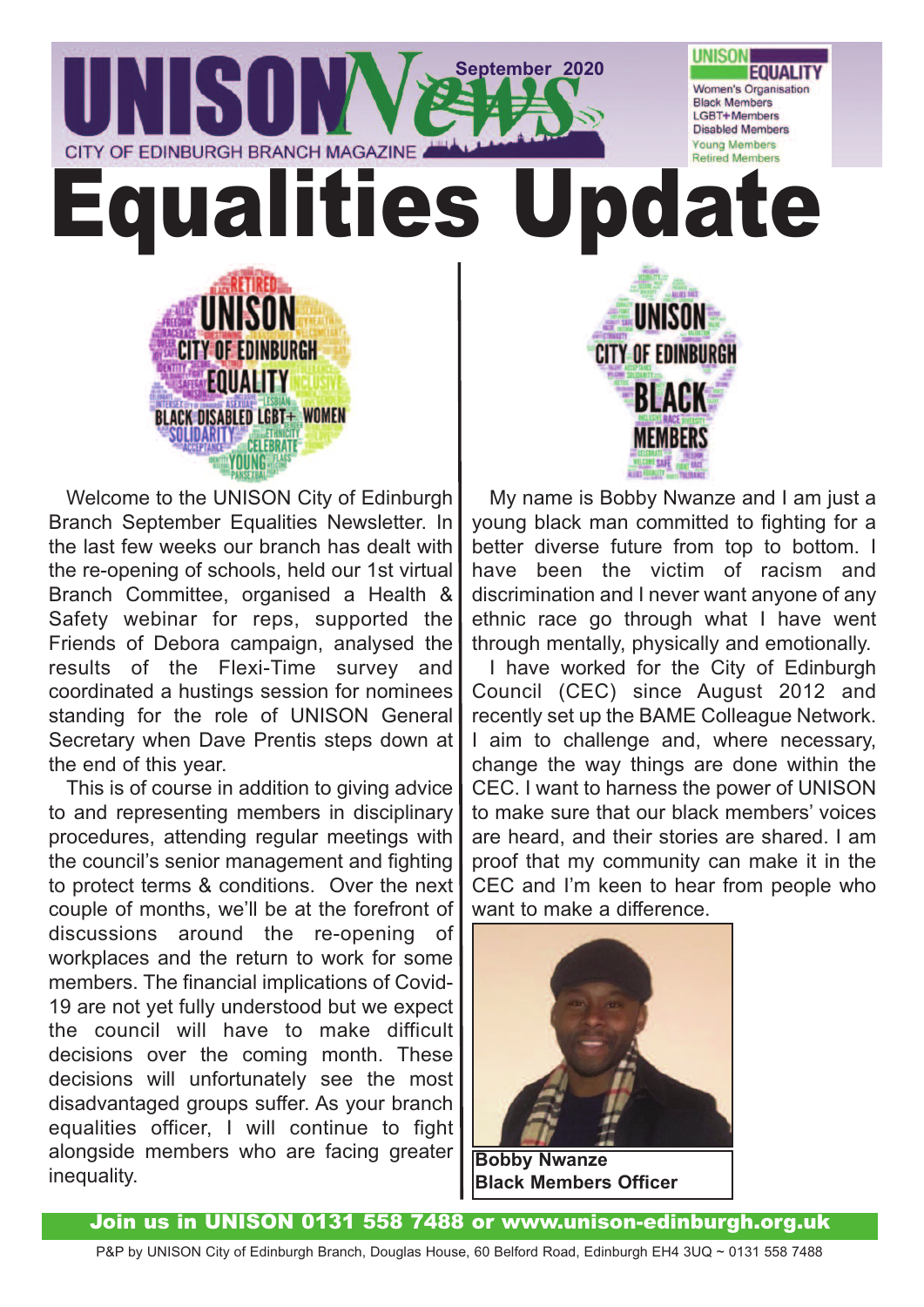

In August, I mentioned that UNISON had recently submitted a response, on behalf of disabled members, to the UK Parliament's Women & Equalities Select Committee. The submission was made in response to a follow-up inquiry looking at the impact of Covid-19 on people with disabilities. UNISON's response highlighted the gaps in Government guidance which leaves many disabled workers at risk. Part of UNISON's response revolved around the Access to Work scheme which we are calling for significant investment in.

Access to Work is a government funded programme delivered by Jobcentre Plus which aims to help disabled people start or stay in work. The programme offers advice and guidance and provides grants towards the cost of funding workplace adjustments for disabled workers to remove or reduce the barriers they face at work. Note that employers have a legal duty to provide reasonable adjustments. Your UNISON steward can help explain this to your manager if they refuse a reasonable request.

For more information about the Access to Work scheme, please visit **[www.gov.uk/access-to-work](www.gov.uk/access-to-work )**

Our branch is keen to ensure the voices of our disabled members are heard so we are currently looking for someone to take on the role of Disabled Members' Officer. If you are interested, please get in touch with the branch.



I wrote to councillors recently asking them to review Edinburgh's partnership with Krakow in response to the ongoing anti-LGBT sentiment within both central and some local governments in Poland. I am pleased to see that this will be reviewed and can confirm that I chaired a meeting Thursday 20th August with activists in Poland. A follow-up meeting is due to take place within the next 2 weeks to help shape both our branch and the City of Edinburgh Council's response to the ongoing situation with LGBT+ rights in Poland. I'll provide an update again next month.



**Bisexual Pride Flag**

September 23rd is Bisexual Visibility Day and to mark this important day for the Bi+ community, UNISON have released an updated poster which can be downloaded from the UNISON UK website. Bisexual describes anyone who experiences attraction to more than one gender. Attraction encompasses a broad range of experiences, which are not always the same as someone's romantic or sexual experiences.